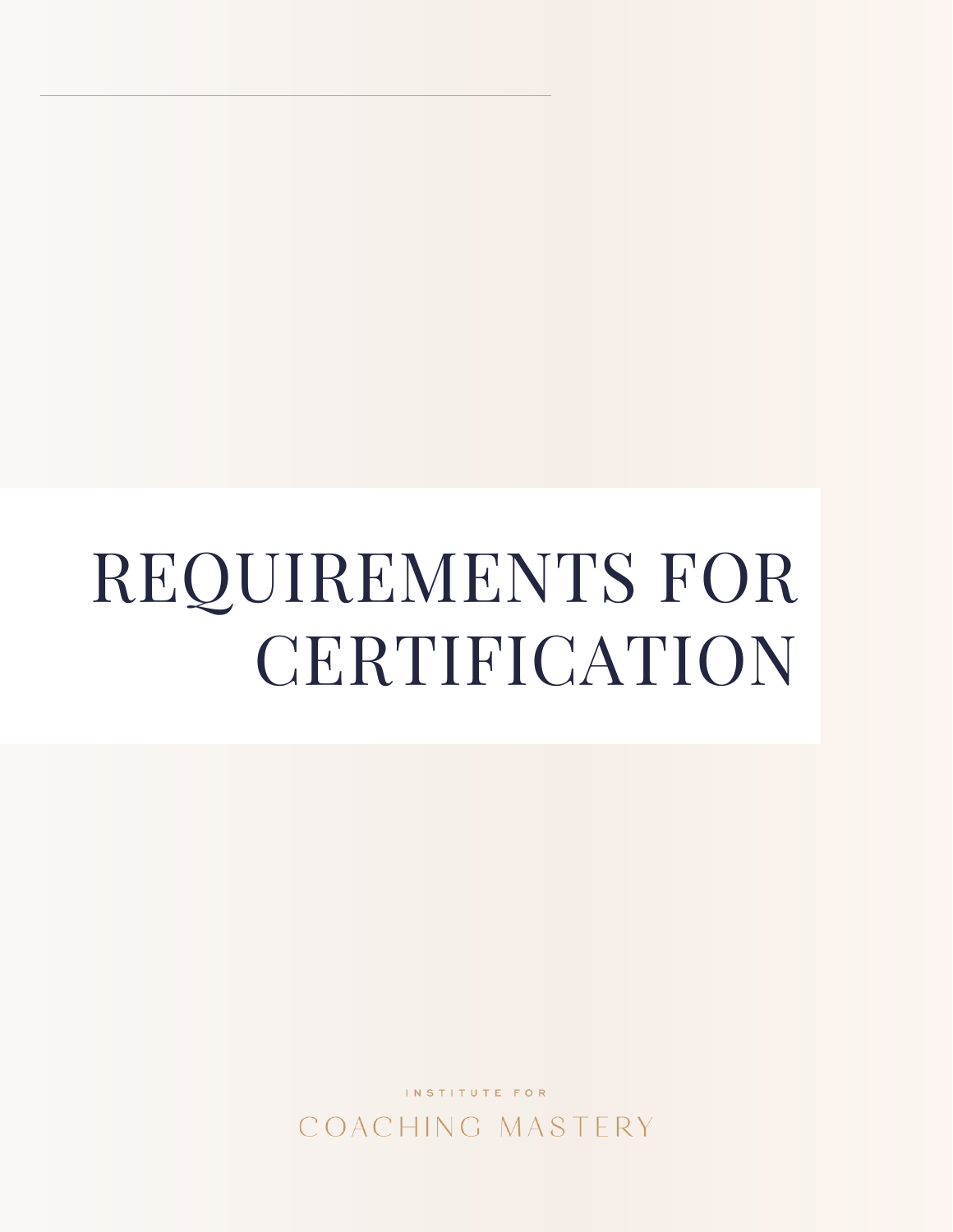# Requirements for Certification

As a participant in this program, you have two options.

Option one is that you take this program solely for your own development. If you choose this option and go through the program, you can say you have been trained in the Mastery Method, but you cannot say that you are a certified Mastery Method Coach.

If you choose this option, you can decide how fully you participate in the program. Obviously, the more you put in, the more you will get out of this experience, but there are no requirements around participation for people who choose this route. This is a good option for those who might already be a certified coach and are just looking to uplevel your skills, or know you don't want to be a coach.

Option two is the certification route. This route is designed for those of you that would like to pursue becoming a certified Mastery Method Coach. If you choose this option and do the requirements to get certified, you can call yourself a certified Mastery Method Coach.

You do not need to pay more to get certified through the Institute of Coaching Mastery, but you do need to inform the team whether you are going for certification or not so we can hold you at the level you desire. If you don't know yet, you can just assume you are and change your mind later in the program.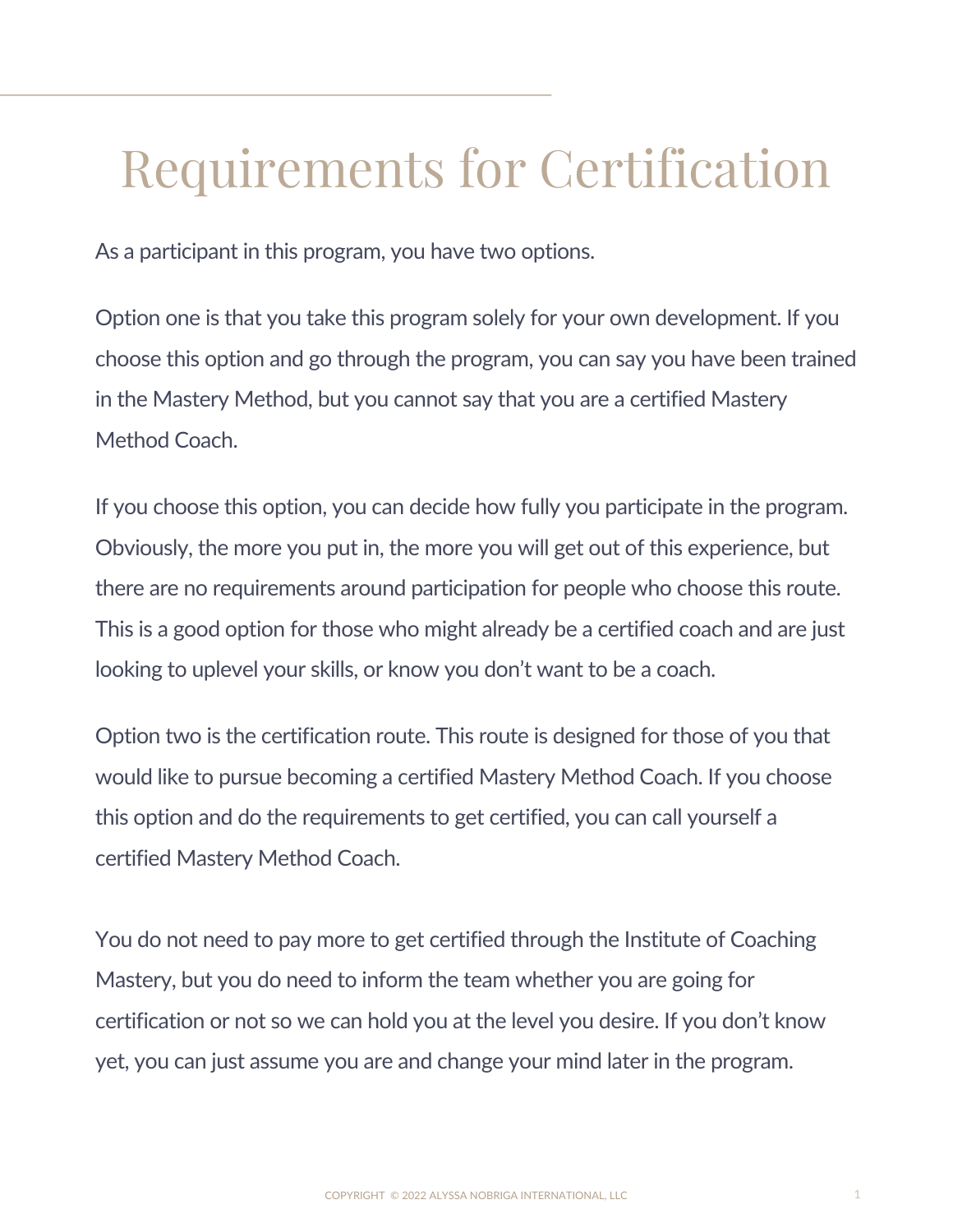If you are going for certification, there are a variety of components you need to complete throughout the program in order to apply for certification:

## 1. Program Participation:

While you are in the program from January - December, you must actively participate in at least 85% of the following parts of the program:

- Video Trainings:
	- You need to watch 85% of the video trainings in the 1st half of the program (Facilitation Mastery), not including bonuses.
	- The video trainings in the 2nd half of the program (Business Mastery) are optional and offered as extra support.
- Tuesday Coaching Calls With Alyssa:
	- These calls are 90 minutes and you need to attend the entire call for it to be counted towards certification.
	- There are 34 calls, so you need to attend a minimum of 29 to achieve 85% attendance. This means you can miss 5.
- o Practice Sessions/Peer Coaching Calls:
	- There are 34 Practice Sessions, so you need to complete a minimum of 29 to achieve 85% participation. This means you can miss 5.
	- You can fulfill these required sessions by:
		- Attending ICM hosted Practice Sessions. These hosted sessions are on Wednesdays and you must attend the entire 90-minute session for it to be counted towards certification.
		- You need to attend a minimum of 10 ICM hosted sessions.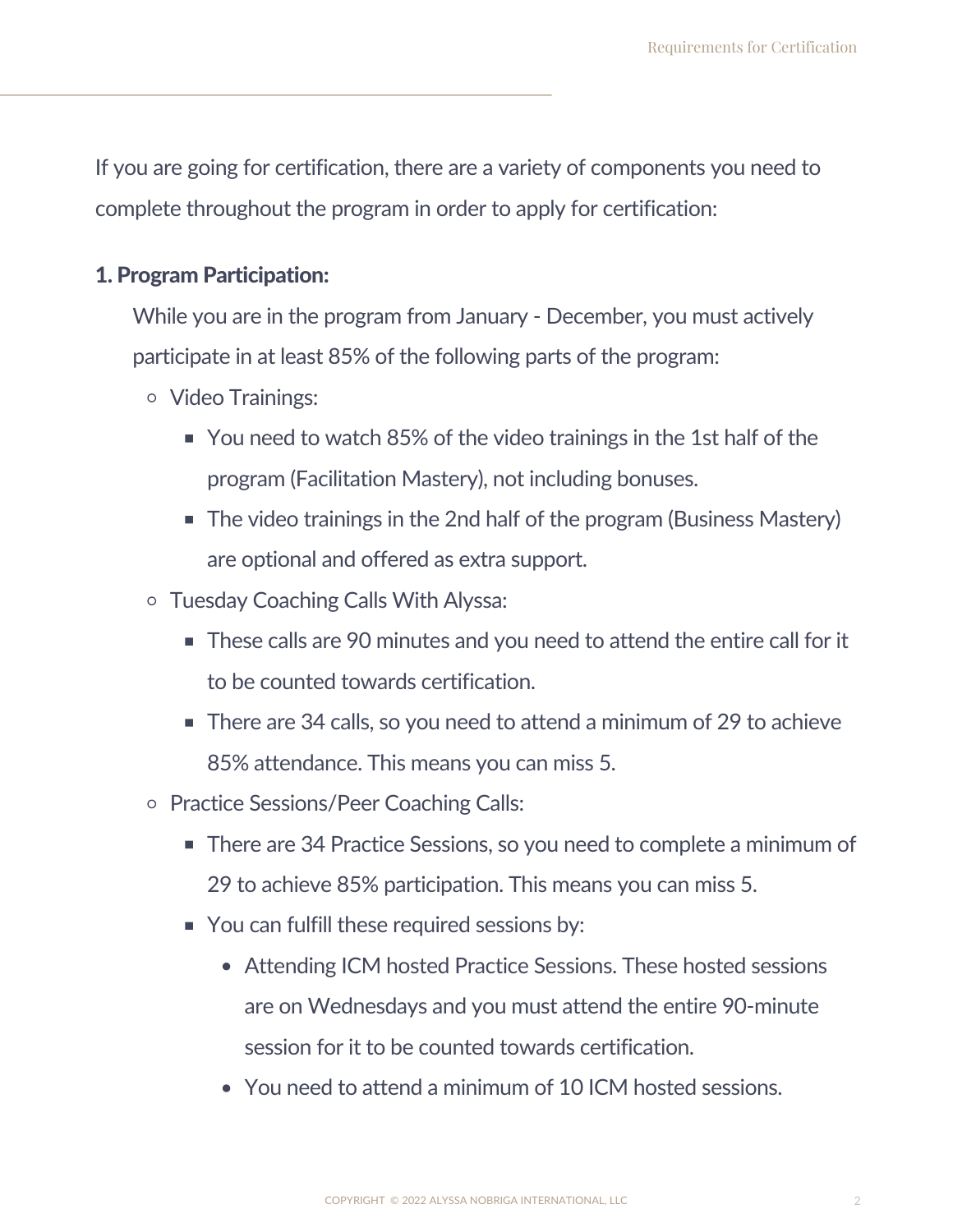If you can't make a hosted session, it's your responsibility to find a student in the program to practice with + log the session in your Session Tracker as an "Unhosted Practice Session. "

All other calls including, Wisdom Circle calls in the 1st half of the program, Small Group Cohort and Community Connection calls in the 2nd half, and all Masterclasses + Guest Expert calls are optional.

# 2. Teach Back Questions (TBQs):

You'll be responsible for completing Teach Back Questions assigned in each module of the 1st half of the program (Facilitation Mastery).

- You need to submit 100% of the TBQs and achieve an 85% level of competency. (If you don't achieve an 85% level of competency, our Team will let you know and you will have an opportunity to make revisions.)
- We recommend that you complete the TBQs soon after completing each module so that the content is fresh for you to anchor right after and so that you stay on track.

## 3. Written Examination:

You'll also need to pass a written examination to be considered for certification.

This examination will consist of case studies to assess your ability to use program material and the Coaching Mastery Method to hold presence and safety in challenging situations.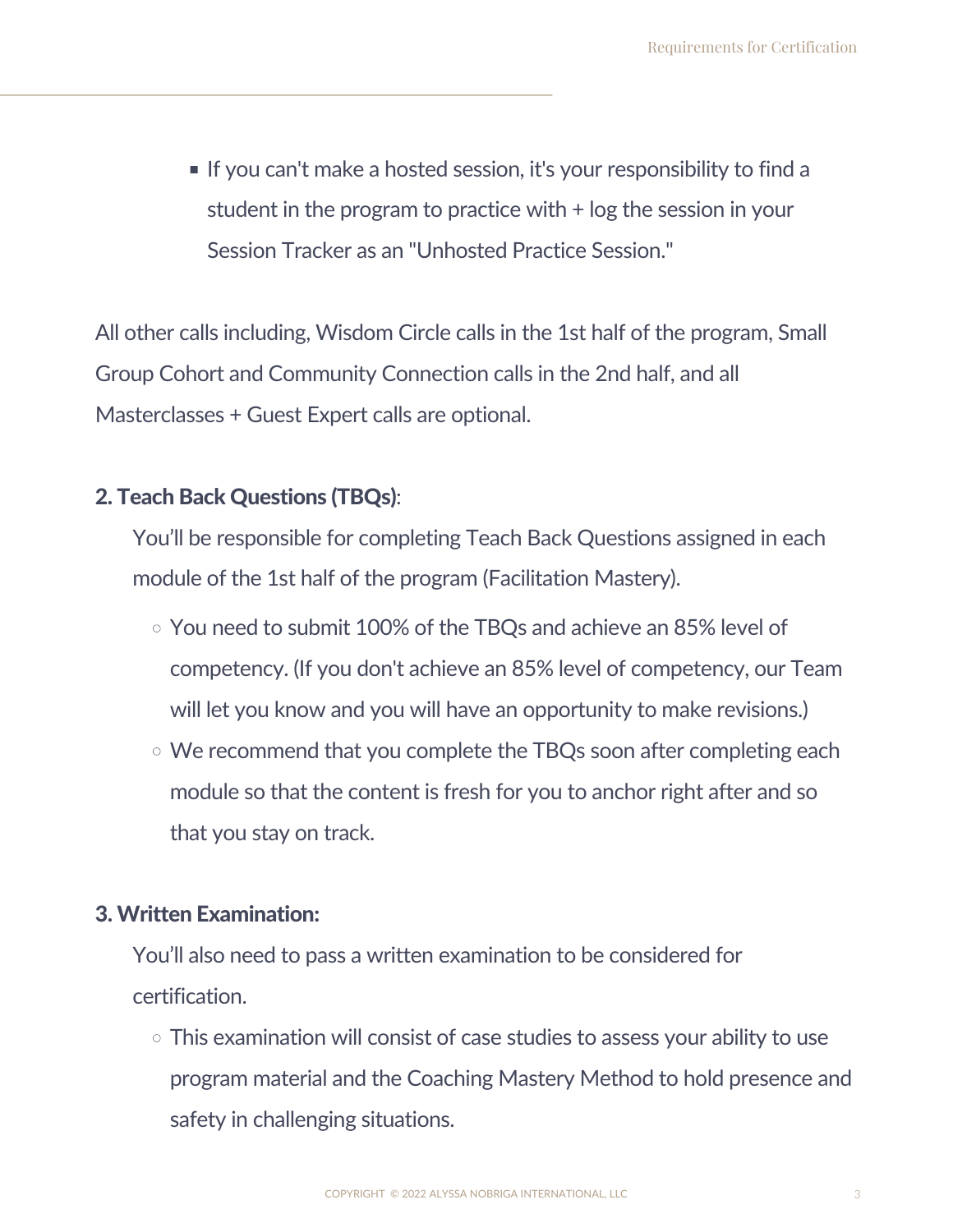$\circ$  The exam will be pass or no pass. (If you don't pass, you will get specific feedback around why and have an opportunity to resubmit).

#### 4. Coaching Experience:

You need to complete a minimum of 60 hours of coaching with at least 4 clients. This is an essential part of certification and will allow you to feel confident in your skills.

- $\circ$  35 of the 60 hours must be completed with at least 3 paying clients.
	- Up to 15 of these paid hours can be logged through coaching groups/workshops where clients pay.
	- **Payment refers to any amount of monetary compensation for your** coaching services.
	- So you can get a plan in place to acquire your paid coaching experience, the 35 hours of paid coaching breaks down to approximately 6 hours per month over 6-months.
- 25 of the 60 hours *can* be unpaid.
	- All 25 of these unpaid hours can be completed by participating in ALL 34 ICM hosted Practice Sessions or by reaching out to a student in the program and scheduling practice sessions on your own time.
	- Lengthy complimentary sessions / Clarity Sessions may also count towards your unpaid hours.
- $\circ$  In order to count paid or unpaid hours towards your 60 hours of coaching experience, you MUST use and apply the tools and techniques you learn in the program.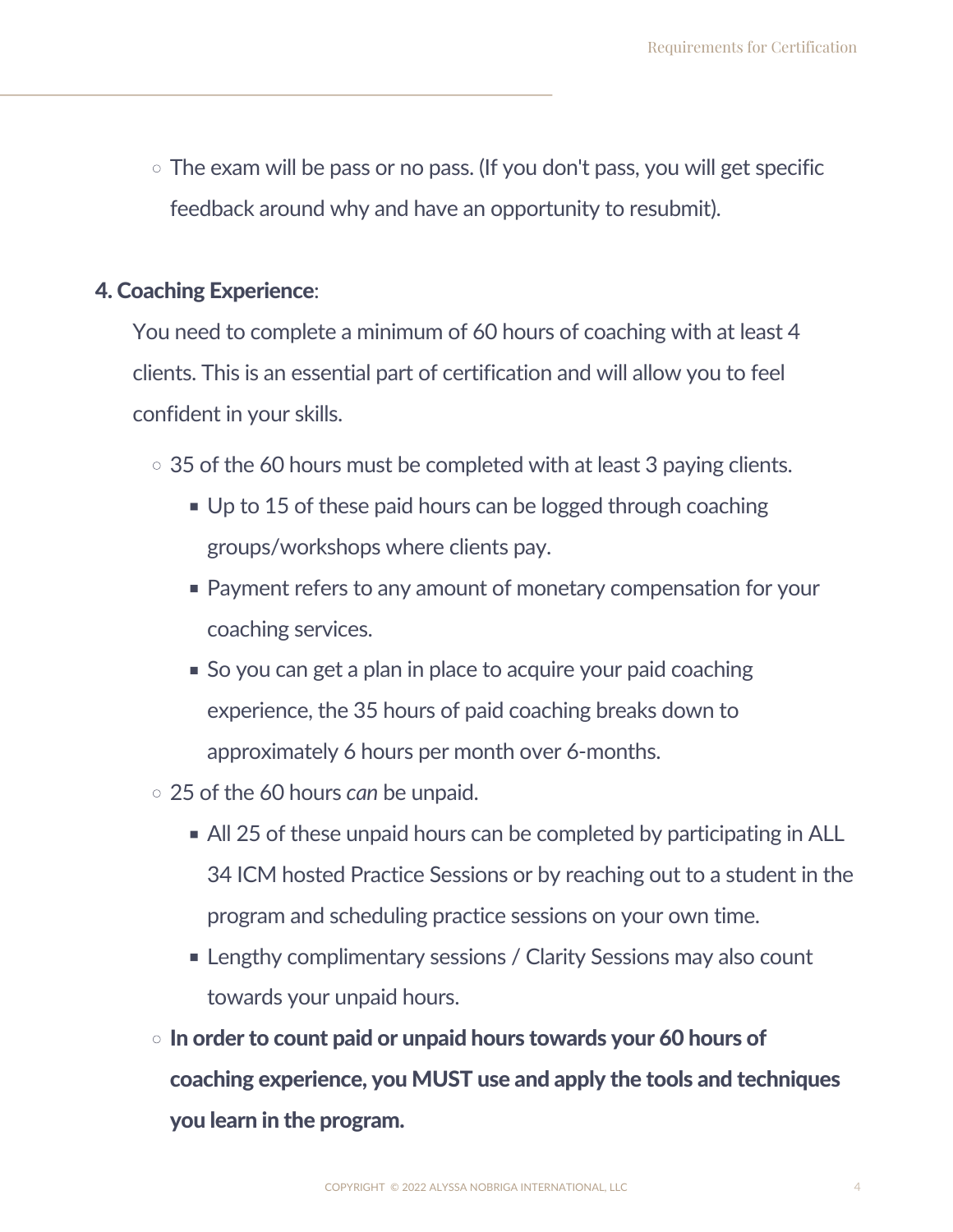#### 5. Facilitation Videos:

You'll be required to facilitate and submit ten 60-minute Video Facilitation Sessions (paid or unpaid) to demonstrate mastery and understanding of the tools and techniques taught inside the program.

- A minimum of 7 sessions must be video recordings and no more than 3 can be audio recordings.
- Sessions need to be with at least 2 individuals and 1 of those individuals can be a student in the program. If one person is a student, you can submit a maximum of 5 recorded sessions with them.
- You must use a minimum of 4 different tools throughout all Facilitation sessions to demonstrate the ability to use different methods and demonstrate mastery of the material. (To clarify, you will not need to use 4 tools per session, just 4 tools across all 10 Facilitation Sessions.)
- Sessions should be around 60 minutes long with at least 40 minutes of facilitation. Recordings longer than 60 minutes will be accepted, but you must provide timestamps for the facilitation portion, which again should be at least 40 minutes (i.e. "10 minutes - 50 minutes").
- 2 sessions can be group coaching; 3 sessions can be Clarity Sessions; and2 can be breathwork sessions.
- Each Facilitation Session recording will be evaluated for Facilitation Skills and Competencies using the program coaching criteria and Coaching Mastery Method. You can find the specific criteria you will be evaluated on in the Video [Submission](https://www.alyssanobriga.com/uploads/2021/01/Video-submission-juding-criteria.pdf) Judging Criteria [document](https://www.alyssanobriga.com/uploads/2021/01/Video-submission-juding-criteria.pdf) here.
- o In order to pass, you need to meet "observed" or "somewhat observed" for all Judging Criteria in EACH session.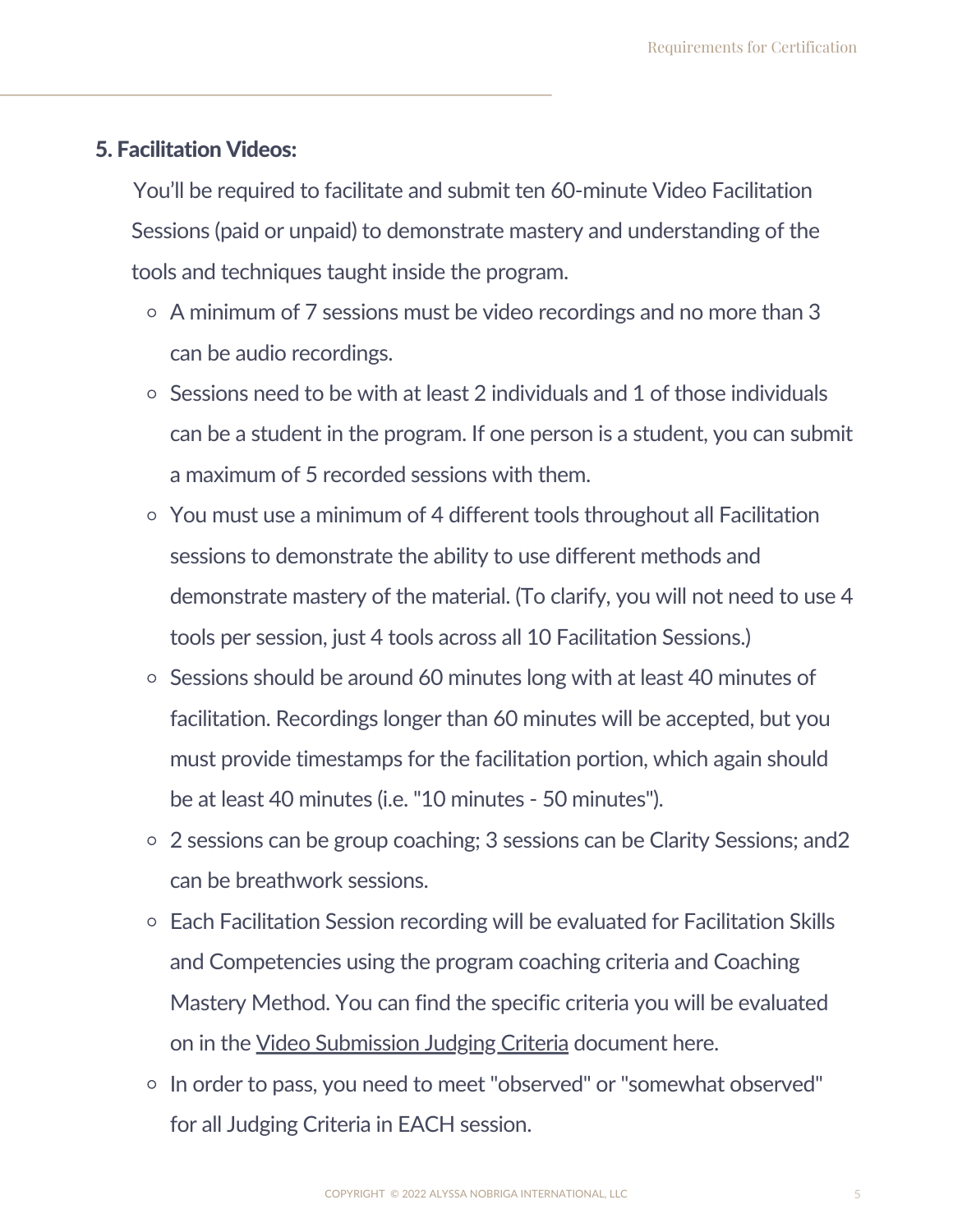#### 6. Extension:

This program has been designed for you to complete and graduate at the end of the Program; however, we understand that you may encounter unexpected life circumstances, changes, or obstacles throughout the year that may prevent you from completing the certification components within the 11 months of the Program.

- $\circ$  Should you become unable to complete the certification components by the required due dates, you may **submit a written request for an** extension of time by submitting your request to the Program Manager via email at support@alyssanobriga.com by no later than one week before the component is due.
- While all applications will be reviewed and considered on a case by case basis, there is no guarantee any requests for extensions will be accepted, nor are we required to accept extensions or grant any additional privileges or time to complete completion requirements.

#### 7. Certification Maintenance:

If you successfully complete the program and become Certified through the ICM, you'll maintain your Certification title forever through this Institute. You do not need to complete continuing hours to maintain your certification.

#### 8. Earn an ICF or AC Credential

The Institute for Coaching Mastery is an accredited school through both the AC (Association for Coaching) and the ICF (International Coaching Federation).